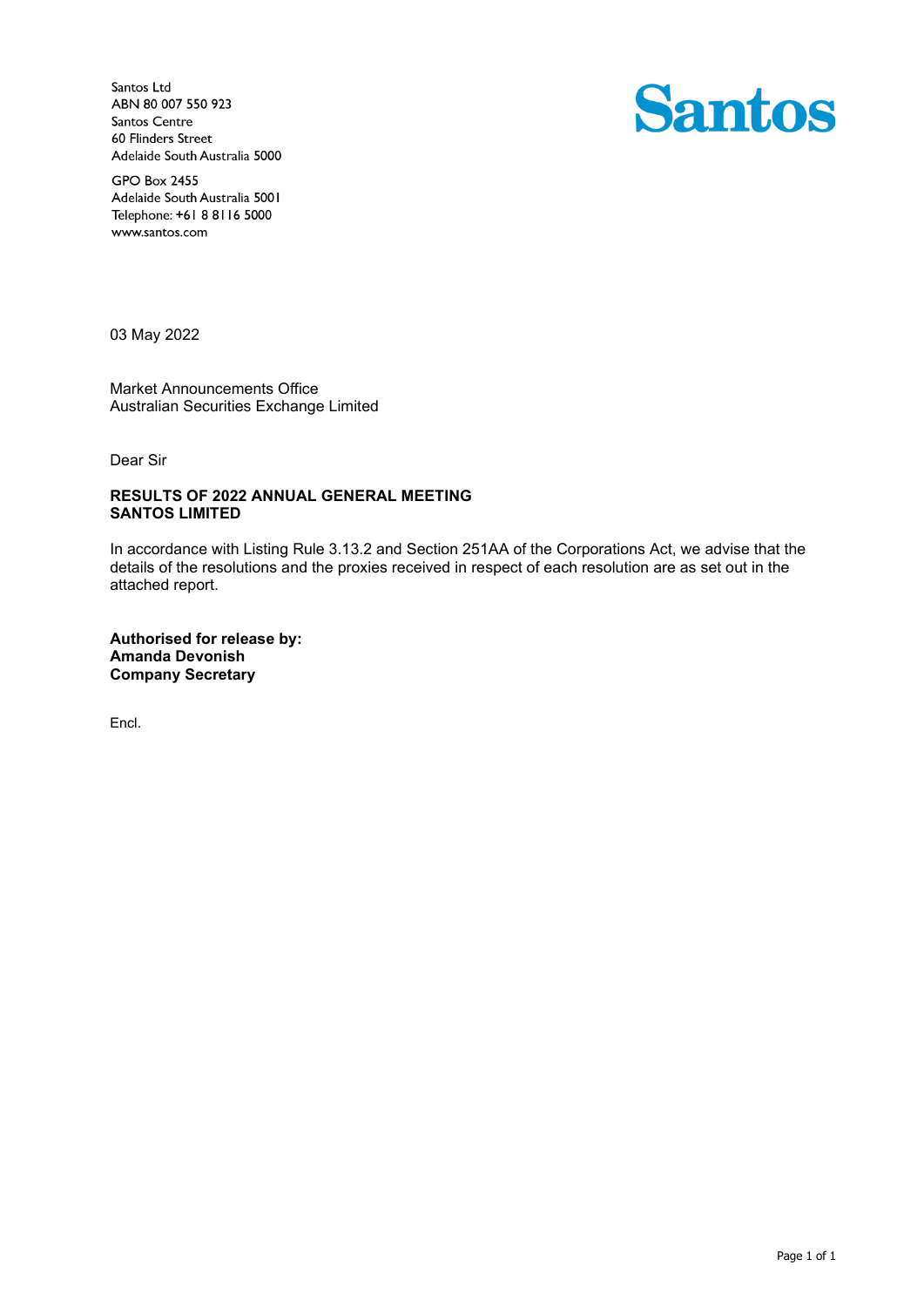## **Santos Limited Annual General Meeting Tuesday, 3 May 2022 Voting Results**

The following information is provided in accordance with section 251AA(2) of the Corporations Act 2001 (Cth) and ASX Listing Rule 3.13.2

| <b>Resolution details</b>                                                                                 |                                  | Instructions given to validly appoint proxies<br>(as at proxy close) |                         |                           |             | Number of votes cast on the poll<br>(where applicable)                                                                            |                         |              | <b>Resolution Result</b>       |
|-----------------------------------------------------------------------------------------------------------|----------------------------------|----------------------------------------------------------------------|-------------------------|---------------------------|-------------|-----------------------------------------------------------------------------------------------------------------------------------|-------------------------|--------------|--------------------------------|
| <b>Resolution</b>                                                                                         | <b>Resolution</b><br><b>Type</b> | For                                                                  | Against                 | <b>Proxy's Discretion</b> | Abstain     | For                                                                                                                               | Against                 | Abstain*     | Carried/<br><b>Not Carried</b> |
| 2(a) That Mr Peter Hearl be<br>re-elected as a Director                                                   | Ordinary                         | 2,118,412,604<br>95.95%                                              | 84,164,863<br>3.81%     | 5,444,994<br>0.24%        | 1,104,136   | 2,124,738,998<br>96.18%                                                                                                           | 84,329,428<br>3.82%     | 1,134,123    | Carried                        |
| 2(b) That Dr Eileen Doyle be<br>elected as a Director                                                     | Ordinary                         | 2,197,513,087<br>99.52%                                              | 5,241,932<br>0.24%      | 5,313,292<br>0.24%        | 1,058,286   | 2,203,737,934<br>99.76%                                                                                                           | 5,360,195<br>0.24%      | 1,088,855    | Carried                        |
| 2(c) That Mr Musje Werror<br>be elected as a Director                                                     | Ordinary                         | 2,197,082,310<br>99.52%                                              | 5,349,842<br>0.24%      | 5,370,958<br>0.24%        | 1,323,487   | 2,203,357,208<br>99.75%                                                                                                           | 5,470,448<br>0.25%      | 1,355,856    | Carried                        |
| 2(d) That Mr Michael Utsler<br>be elected as a Director                                                   | Ordinary                         | 2,194,654,068<br>99.41%                                              | 7,833,092<br>0.35%      | 5,347,699<br>0.24%        | 1,291,738   | 2,200,875,734<br>99.64%                                                                                                           | 7,979,071<br>0.36%      | 1,326,723    | Carried                        |
| 3 That the Remuneration<br>Report for the year ended<br>31 December 2022 be<br>adopted                    | Ordinary                         | 1,635,143,201<br>74.44%                                              | 556,298,177<br>25.32%   | 5,313,301<br>0.24%        | 10,575,648  | 1,641,155,450<br>74.68%                                                                                                           | 556,503,688<br>25.32%   | 10,633,606   | Carried                        |
| 4 Advisory vote on climate<br>change                                                                      | Ordinary                         | 1,312,074,585<br>62.81%                                              | 771,639,749<br>36.93%   | 5,443,526<br>0.26%        | 119,968,737 | 1,318,409,657<br>63.08%                                                                                                           | 771,692,497<br>36.92%   | 120,077,946  | Carried                        |
| 5 Grant of Share Acquisition<br>Rights to Mr Kevin<br>Gallagher                                           | Ordinary                         | 2,168,088,244<br>98.60%                                              | 25,466,229<br>1.16%     | 5,209,473<br>0.24%        | 10,359,858  | 2,174,013,163<br>98.83%                                                                                                           | 25,649,585<br>1.17%     | 10,540,875   | Carried                        |
| 6 Approval for issue of<br>shares to satisfy Growth<br>Projects Incentive Rights to<br>Mr Kevin Gallagher | Ordinary                         | 1,622,772,725<br>75.02%                                              | 535, 195, 672<br>24.74% | 5,141,166<br>0.24%        | 46,017,034  | 1,628,572,851<br>75.26%                                                                                                           | 535,391,649<br>24.74%   | 46, 166, 223 | Carried                        |
| 7 Director Fee Pool                                                                                       | Ordinary                         | 2,143,553,871<br>98.52%                                              | 26,875,678<br>1.23%     | 5,618,194<br>0.25%        | 16,301,788  | 2,149,862,206<br>98.76%                                                                                                           | 27,056,519<br>1.24%     | 16,383,714   | Carried                        |
| 8(a) Amendment to the<br>Constitution                                                                     | Special                          | 103,382,265<br>4.98%                                                 | 1,965,008,617<br>94.77% | 5,106,575<br>0.25%        | 135.629.140 | 103,578,556<br>4.99%                                                                                                              | 1,970,789,150<br>95.01% | 135,799,863  | Not carried                    |
| 8(b) Capital Protection                                                                                   | Ordinary                         | 328.237.612<br>15.05%                                                | 1,847,612,228<br>84.72% | 5,165,803<br>0.23%        | 28,110,954  | Not applicable – item $8(b)$ was not required and was not put to the meeting (as it was<br>conditional on item 8(a) being passed) |                         |              |                                |